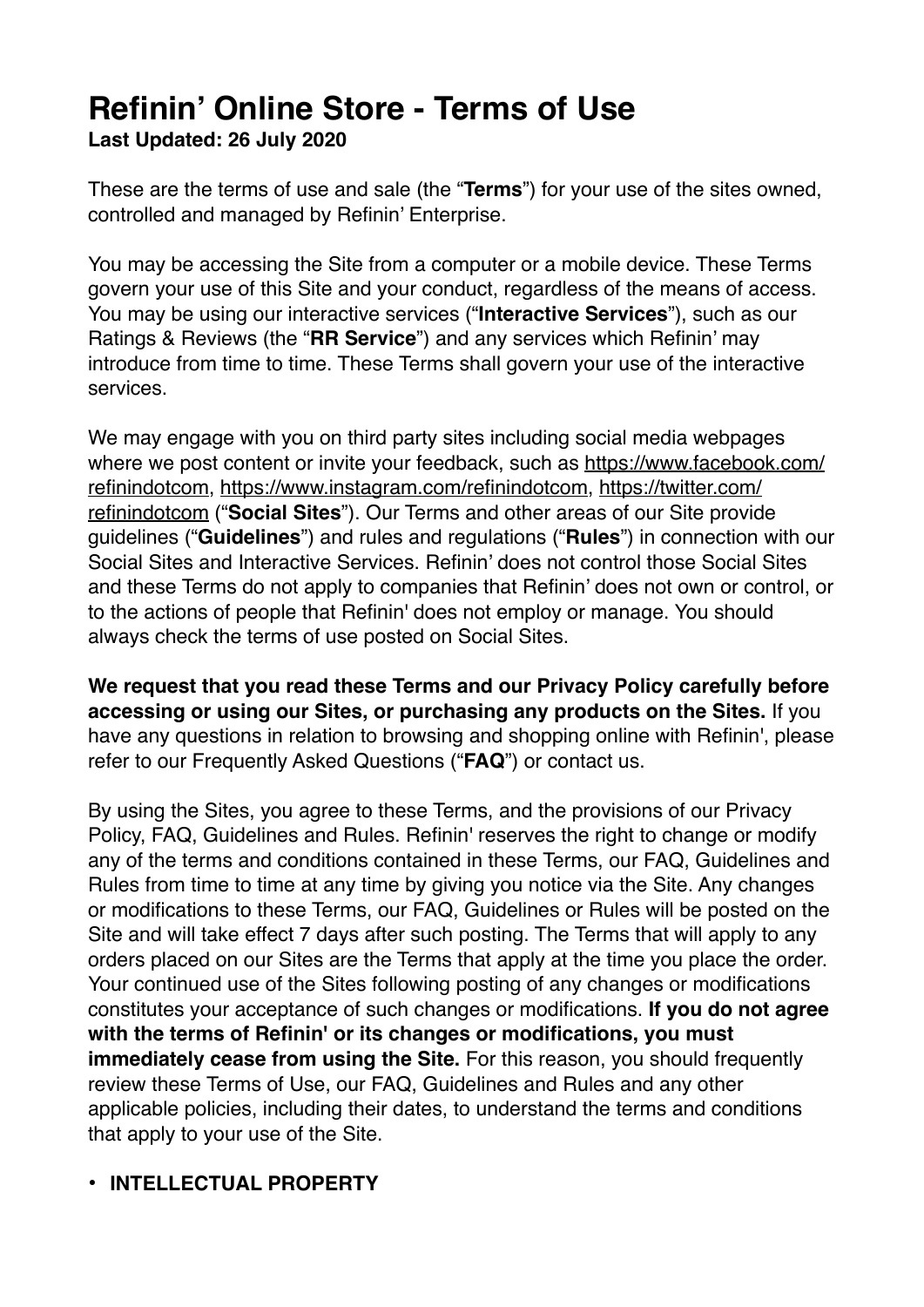1.1 You may use the Site only in the manner permitted by these Terms.

1.2 All intellectual property rights (including, without limitation, copyright, trademarks, patents, design rights, and all other forms of intellectual property rights existing in the world) in the Sites are owned by or licensed to Refinin' and its affiliates. Nothing in this Term constitutes a transfer of any intellectual property rights.

1.3 Permission is granted to electronically copy and to print the terms or content of the Sites purely for personal use and for the sole purpose of placing an order with Refinin', using the Interactive Services or using the Sites as a shopping resource. Any other use of materials on the Sites including reproduction for purposes other than those permitted above, modification, distribution, republishing, transmission, display or performance without the prior written permission of Refinin' is strictly prohibited.

## **• ELIGIBILITY**

2.1 To be able to make purchases through our Sites, you will be required to provide us with your personal details. In particular, you will be required to provide us with your name, postal address, e-mail address and/or other contact details as indicated.

2.2 The information or personal details that you provide us shall be processed in accordance with our Privacy Policy in the context of your order. When you use our Sites, you agree to the processing of your information and details, and you confirm that all information and details provided by you are true and accurate. Furthermore, when you place an order on our Site, you have to confirm that you are over the age of 18 years and are legally eligible to enter into binding contracts. If you are under 18 years of age, you may only place an order with the consent of your parent or guardian. **If you do not have consent from your parent or guardian, you must stop using the Site.**

2.3 Please note that if you do not provide us with all the information we need, you cannot place or process your order.

2.4 You may not modify, copy, distribute, transmit, display, perform, reproduce, publish, license, commercially exploit, create derivative works from, transfer or sell any content, software, products or services contained within, on or via the Site. You may not use the Site (and any goods or services purchased on or via the Site), or any of its content, to further any commercial purpose, including, without limitation, any commercial activity on your own website, auction sites, group buying sites, social media sites or otherwise.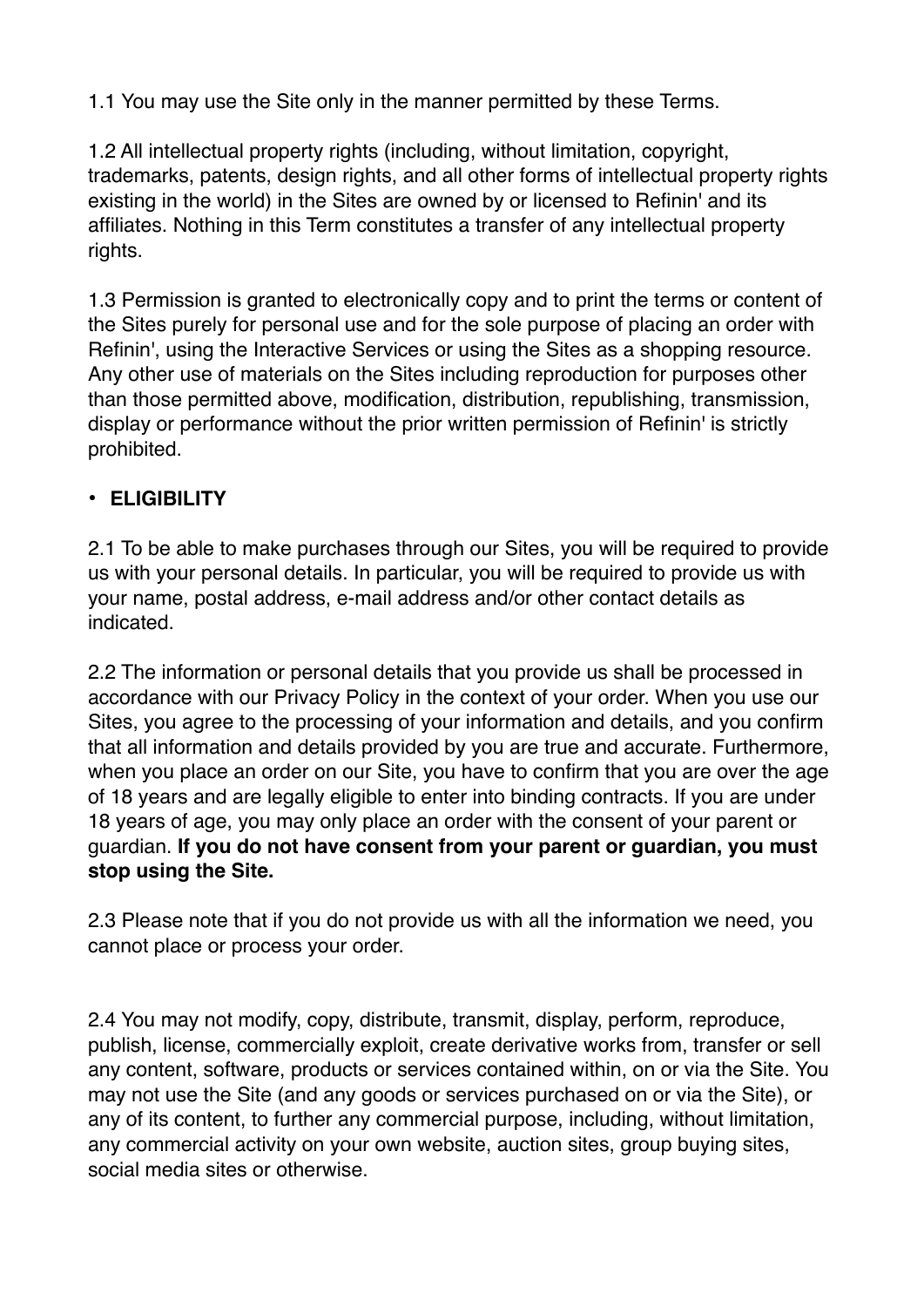- 2.6 You agree and undertake that you shall not:
	- 1. access or use the Site or any Interactive Services for any illegal purpose or in violation on any applicable laws. You agree that you shall access and use the Site or any Interactive Services in good faith;
	- 2. attempt to gain unauthorized access to or otherwise interfere or disrupt other computer systems or networks connected to the Sites or the Interactive Services; or
	- 3. interfere with another user's utilization and enjoyment of the Site or the Interactive Services.

#### **• PRODUCT INFORMATION**

3.1 All material and information relating to products presented by Refinin' on the Sites is intended to be used for personal educational or informational purposes only. The statements made about the products have not been evaluated by any government body.

3.2 If any minor uses any products or goods purchased through the Site, it should be only after the parent or legal guardian has discussed the product with the minor.

3.3 The product statements are not intended to diagnose, treat, cure or prevent any condition or disease. References to any products, services, processes or other information by trade name, trademark, manufacturer, supplier, or otherwise does not constitute or imply endorsement, sponsorship or recommendation thereof by Refinin'. Product claims or descriptions on this website have been provided to us by relevant brand owners or pursuant to customers review and Refinin' has not independently verified such claims or descriptions.

3.4 All products should be used strictly in accordance with their instructions, precautions and guidelines. You should always check the ingredients for products to avoid potential allergic reactions.

3.5 Use of our Site is not meant to serve as a substitute for professional medical advice; these Sites are solely online stores for specialty beauty products. Please consult with your own physician or health care practitioner regarding the use of any goods, products or information received from the Site before using or relying on them. Your physician or health care practitioner should address any and all medical questions, concerns and decisions regarding the possible treatment of any medical condition. Refinin' does not give or intend to give any answers to medical related questions and this Site do not replace any medical professional or medical resource. Refinin' does not represent itself as a physician nor is this implied. No prescription medications or medical treatments are intentionally provided on the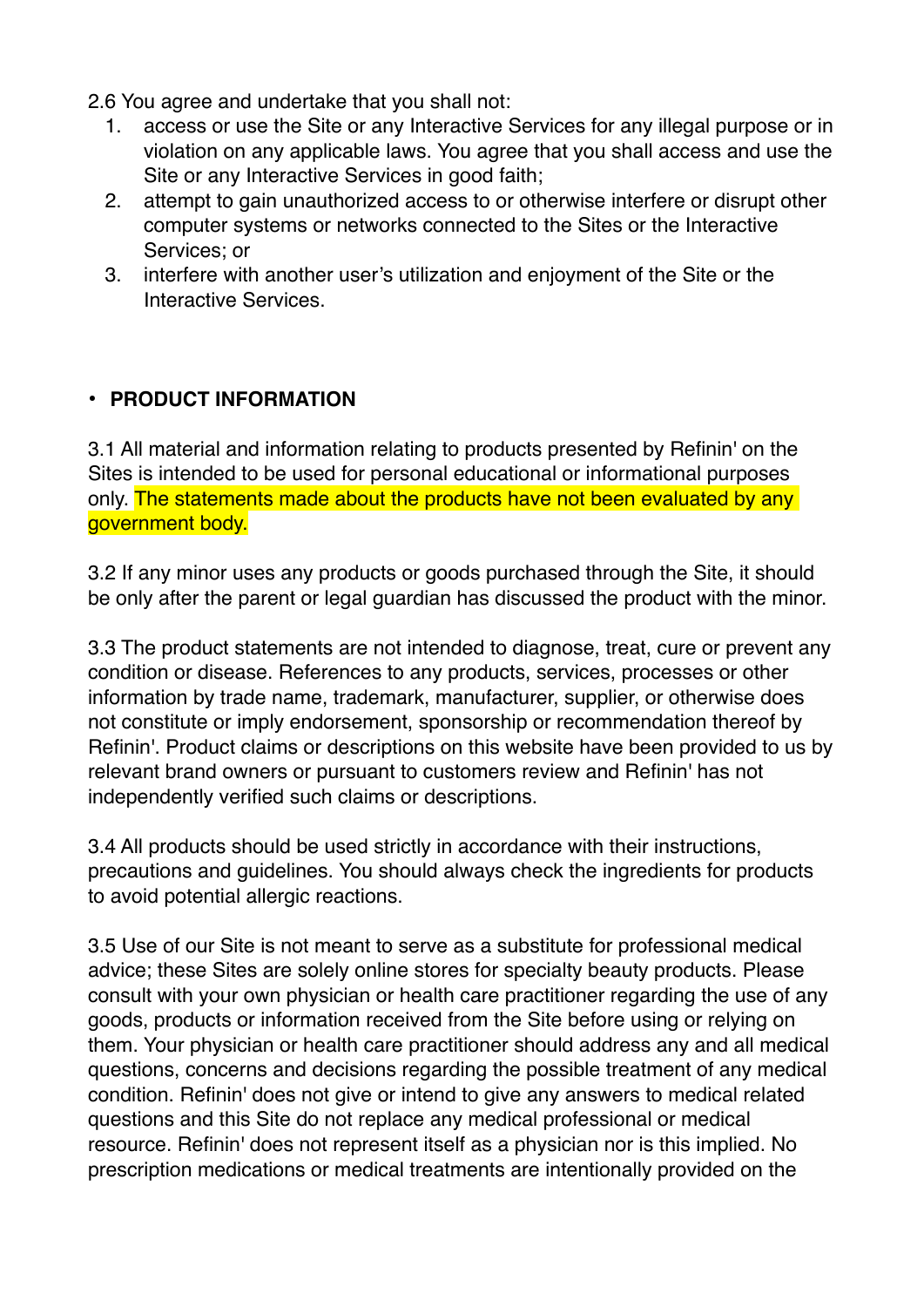#### Site. **If you are in need of medical attention, call emergency services or your physician immediately.**

3.6 While Refinin' has tried to accurately display the colours of products, the actual colours you see will depend on your display monitor or screen and may not be accurately rendered.

3.7 While we try to provide an accurate description of the products, we do not warrant that the descriptions, colours, information, pricing, promotions or other content available on the Sites is accurate, current or free from error. Refinin' may correct any errors, inaccuracies or omissions and to change or update information or cancel orders if any information on the Sites is inaccurate at any time without prior notice, including after you have submitted your order.

3.8 In the event that the product you receive is defective or incorrect, do go over our Returns and Refunds page as those terms shall apply.

#### **• CONTRACT FORMALISATION**

4.1 The information set out in these Terms and the details on the Sites do not constitute an offer for sale, but rather an invitation to treat. Your order constitutes your offer to us to purchase one or more items from us. No contract in respect of any products shall exist between Refinin' and you until your order has been accepted by us, evidenced by your receipt of a Shipping Confirmation e-mail from us. This is irrespective of whether or not funds have been deducted from your account. Please note that if we do not accept your offer or are unable to proceed with the transaction and funds have already been deducted, they will be fully refunded back to you.

4.2 If you wish to place an order with us, you must follow the online purchasing procedure. Once you have added the products you wish to purchase to your bag on the Sites, click on "Secure Checkout" and provide the necessary details (as indicated) to us to submit your order. Once you have done so, you will receive an email from Refinin' notifying you of our receipt of your order ("**Order Confirmation**"). **Please note that this does not mean that your order has been accepted.**

4.3 All orders are subject to acceptance by us, and we will confirm such acceptance to you by sending you an e-mail that confirms that the item has been dispatched ("**Shipping Confirmation**"). The contract for the sale and purchase of an item between you and Refinin' ("**Contract**") will only be formed when we send you the Shipping Confirmation. The Contract will relate only to those items whose dispatch we have confirmed in the Shipping Confirmation. We will not be obliged to supply any other products which may have been part of your order until the dispatch of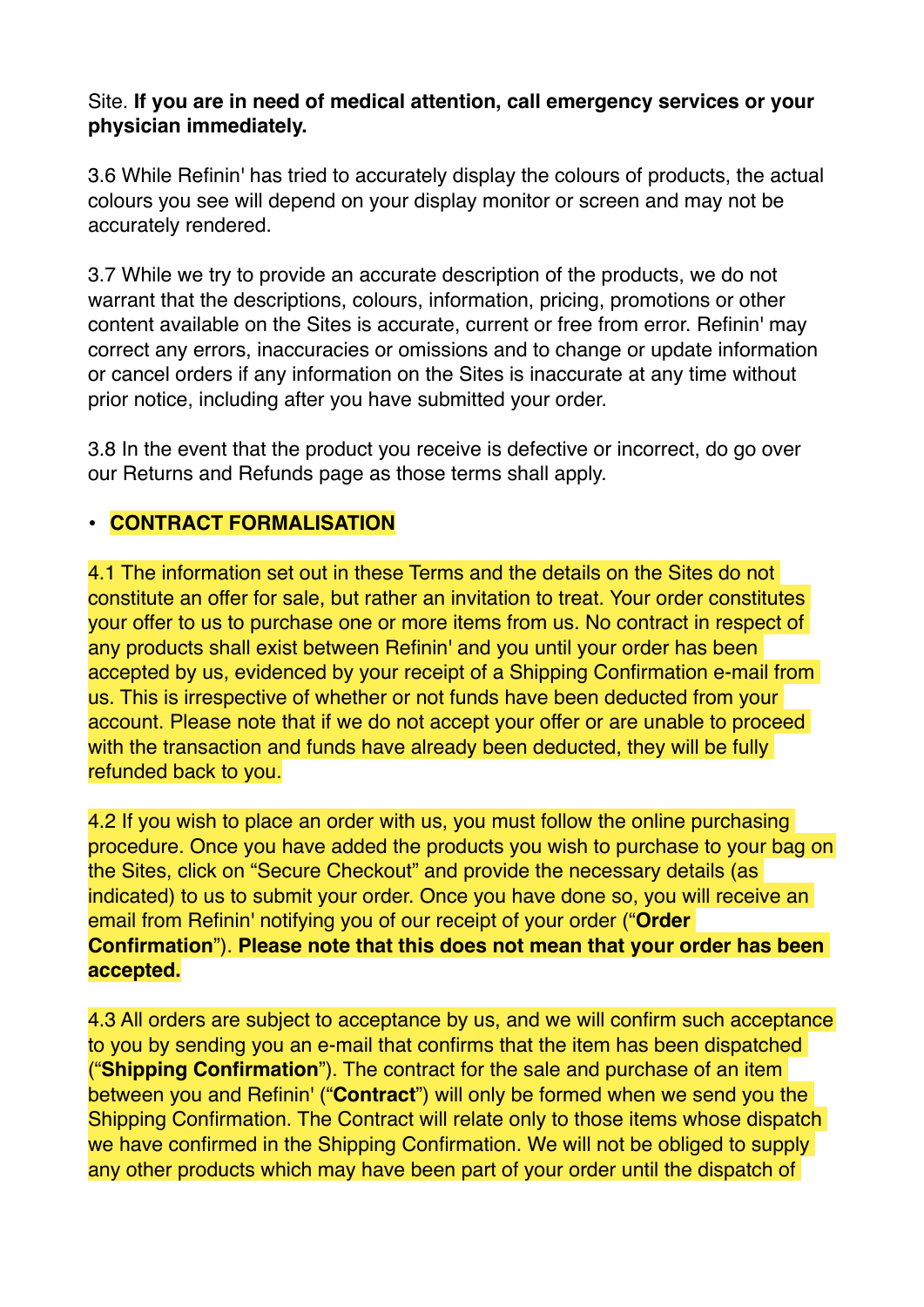those items has been confirmed in a separate Shipping Confirmation. These Terms, the Rules, Guidelines and our Privacy Policy form a part of the Contract.

4.4 Any typographical, clerical or other error or omission in any acceptance, invoice or other document on our part shall be subject to correction without any liability on our part.

#### **• PRICE AND PAYMENT**

5.1 Prices shown on the Sites are in Malaysian Ringgit (RM) and are inclusive of GST, but do not include any applicable shipping or delivery fees. Delivery fees will be charged where applicable and will be included in the order total upon checkout. Prices or shipping are subject to change effective immediately upon posting of such price changes to the Sites or other form of notification.

5.2 The price of products will be as stipulated at all times on our Sites, except in the case of an obvious error. Although we make every effort to ensure that the prices featured on the website are correct, error may occur. If we discover an error in the price of any of the products that you have ordered, we will notify you as soon as possible and give you the option of confirming your order at the correct price. If Refinin' is unable to contact you, your order may be cancelled and the amount paid by you will be refunded in full.

5.3 You may pay for your purchases using a credit card (including, but not limited to, Visa, Mastercard or American Express) or **online bank transfer** (where applicable). Credit card payments are subject to verification and authorization by the card issuer. If the issuer does not authorize payment, Refinin' shall not be liable for any delay or failure to deliver and we will be unable to conclude any Contract with you.

## **• DELIVERY**

6.1 The products displayed on the Sites can be ordered and delivered within Malaysia only. Please refer to our FAQ page if you need more information on the various delivery options that Refinin' offers.

6.2 Subject to the availability of the products you have ordered, Refinin' will endeavour to deliver the order consisting of the product(s) listed in each Shipping Confirmation by the date indicated in the Shipping Confirmation in question or, if no delivery date is specified, in the estimated timeframe indicated when selecting the delivery method.

6.3 Nevertheless, you may occasionally experience delays in delivery for reasons such as a high volume of orders being received by Refinin' during sale periods, holidays or the occurrence of unforeseen circumstances.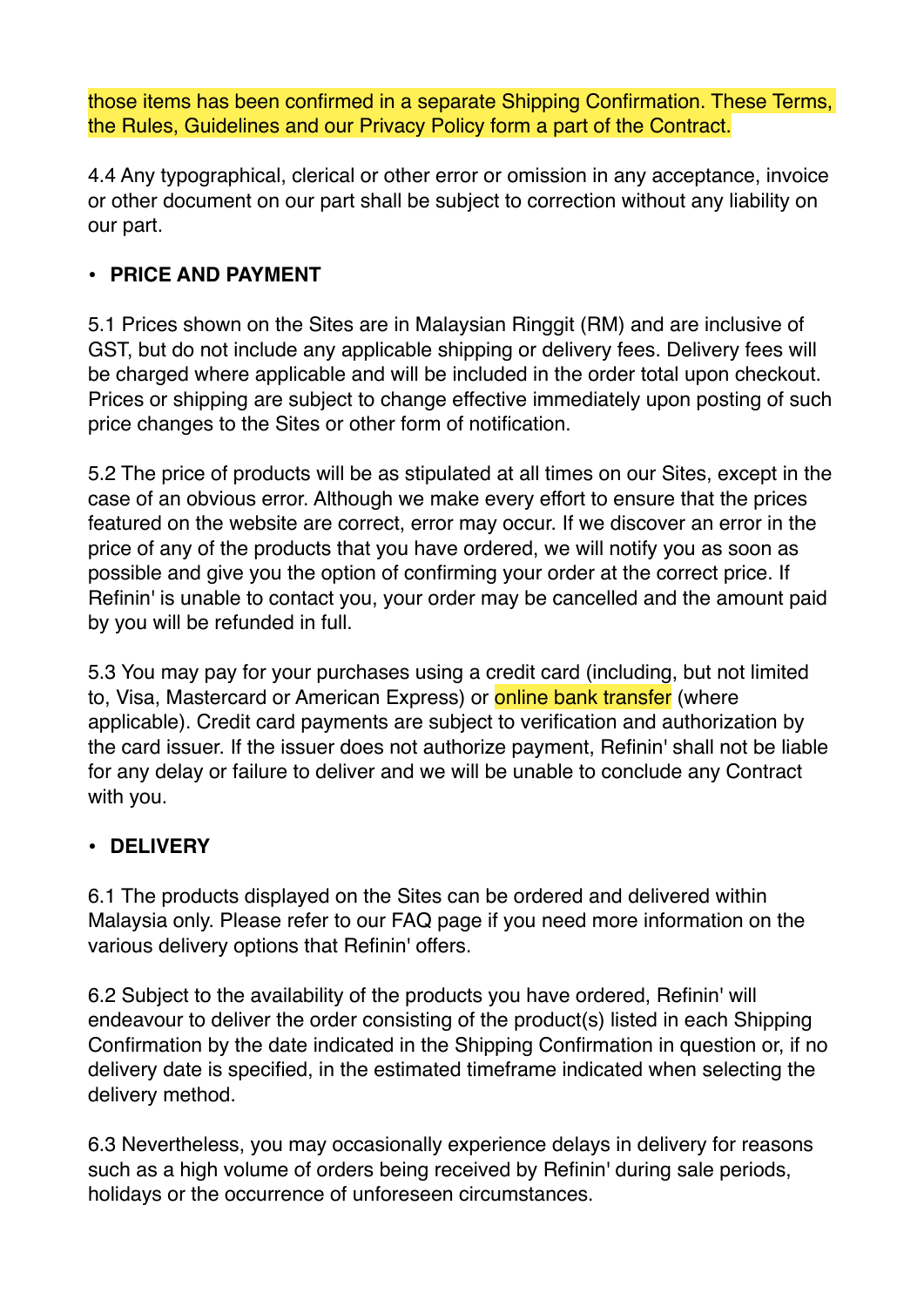6.4 If we are unable to comply with the delivery date for any reason whatsoever, we will inform you and we will give you the option to continue with the purchase and establish a new delivery date. Please note that in any case, our couriers do not deliver on Saturdays, Sundays or public holidays.

6.5 For the purpose of these Terms, a "delivery" shall be understood to have taken place or the order deemed "delivered" as soon as you or a third party indicated by you acquires physical possession of the products, which will be evidenced by the signing of the receipt of the order at your chosen delivery address.

#### **• INABILITY TO DELIVER**

7.1 There is no re-delivery fee. If we attempt to deliver your order, but you are not present to receive it, our courier partner will contact you to arrange a re-delivery at a suitable time. If our partners are unable to reach you after multiple attempts, your package will be returned to Refinin''s warehouse. Once it's returned to Refinin' warehouse and you would like it to be shipped back to you, then you'll be charged for a new delivery fee.

## **• RETURNS AND REFUNDS**

8.1 Do check our Returns & Refund page more info on this

#### **• TITLE AND RISK**

9.1 Risk of damage or loss of the products shall pass to you at the time of delivery, or, if you wrongfully fail to take delivery of the products, at the time when Refinin' has tendered delivery of the products.

9.2 Notwithstanding delivery and the passing of risk in the products or any other terms in these Terms, the property in the products shall not pass to you until Refinin' has received in cash or cleared funds payment in full.

9.3 Until such time as the property in the products passes to you (and provided the products are still in existence), Refinin' shall be entitled at any time to demand you to deliver the products to Refinin' and in the event of non-compliance, Refinin' reserves its right to take legal action against you for the delivery of the products and also reserves its right to seek damages and all other costs related to the recovery.

## **• YOUR USE OF CONTENT ON THE SITES**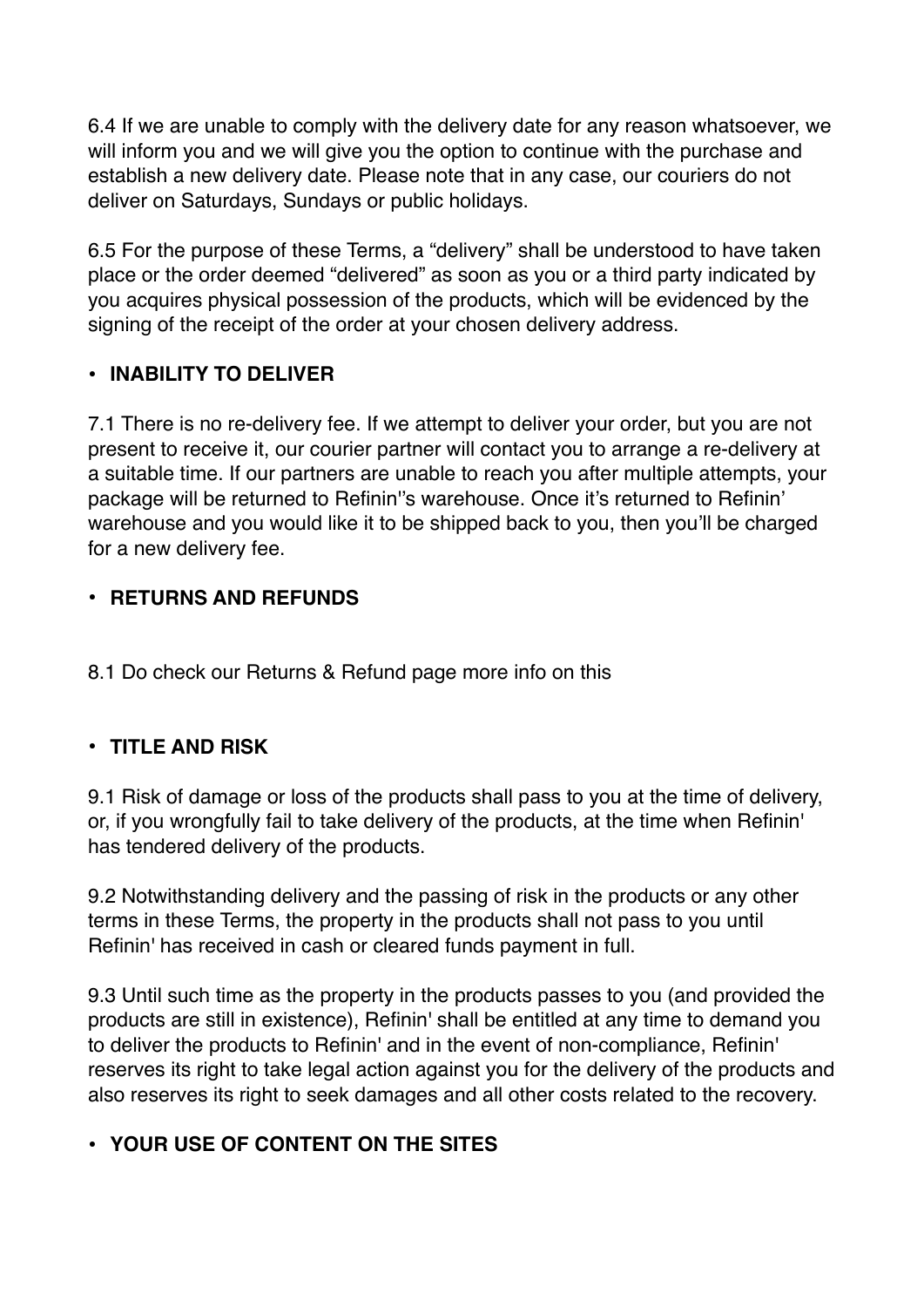10.1 Refinin' provides the Site and the Interactive Services and all other applications and services on the Sites as a forum only. To the fullest extent permitted by law, Refinin' is not and shall not be liable for any statements, representations, or Content provided by its users in any public forum on the Sites or any Social Sites, including without limitation through the Interactive Services. Any Content, if displayed, is displayed for entertainment and informational purposes only.

10.2 More generally, Content posted via or on the Site or any Social Sites including through the Interactive Services, is not controlled by Refinin'. We cannot guarantee the accuracy, integrity or quality of such Content. You understand that by using the Interactive Services, Refinin' shall not be liable for any such Content.

10.3 To the maximum extent permitted by law, Refinin' will not be liable in any way for any Content, including, but not limited to, for (i) any errors or omissions in any Content; or (ii) any loss or damage (including, without limitation, personal injury or property damage) of any kind incurred as a result of any Content posted, emailed or otherwise transmitted via or to the Sites, Social Sites or through the Interactive Services.

10.4 You may access the Content and any other content on the Sites only as permitted under these Terms and the Privacy Policy and you agree to not engage in the use, copying or distribution of any of the Content other than as expressly provided herein.

10.5 You agree not to circumvent, disable or otherwise interfere with securityrelated features of the Site or features that prevent or restrict use of any Content or enforce limitations on use of the Site or the Content. You may not interfere with or disrupt the Sites, or servers or networks connected to the Sites, or disobey any requirements, procedures, policies or regulations of networks connected to the Sites, including by using any device, software or routine to bypass robot exclusion headers. Refinin' reserves all rights not expressly granted in and to the Content. When using the Interactive Services, you may not disrupt the normal flow of dialogue, cause a screen to scroll faster than other users are able to type, or otherwise act in a manner that negatively affects other users' ability to engage in real time exchanges.

## **• YOUR CONTENT SUBMISSIONS**

11.1 You are solely responsible for all content that you upload, post, email or otherwise transmit via or to the Sites, through our Interactive Services or otherwise, including the submission of product ratings and reviews and all other data, profile information, documents, text, software, applications, music, sound, photographs, graphics, video, messages, forum postings, comments, questions, answers or other materials (collectively, "Content"). We will not accept Content from you unless you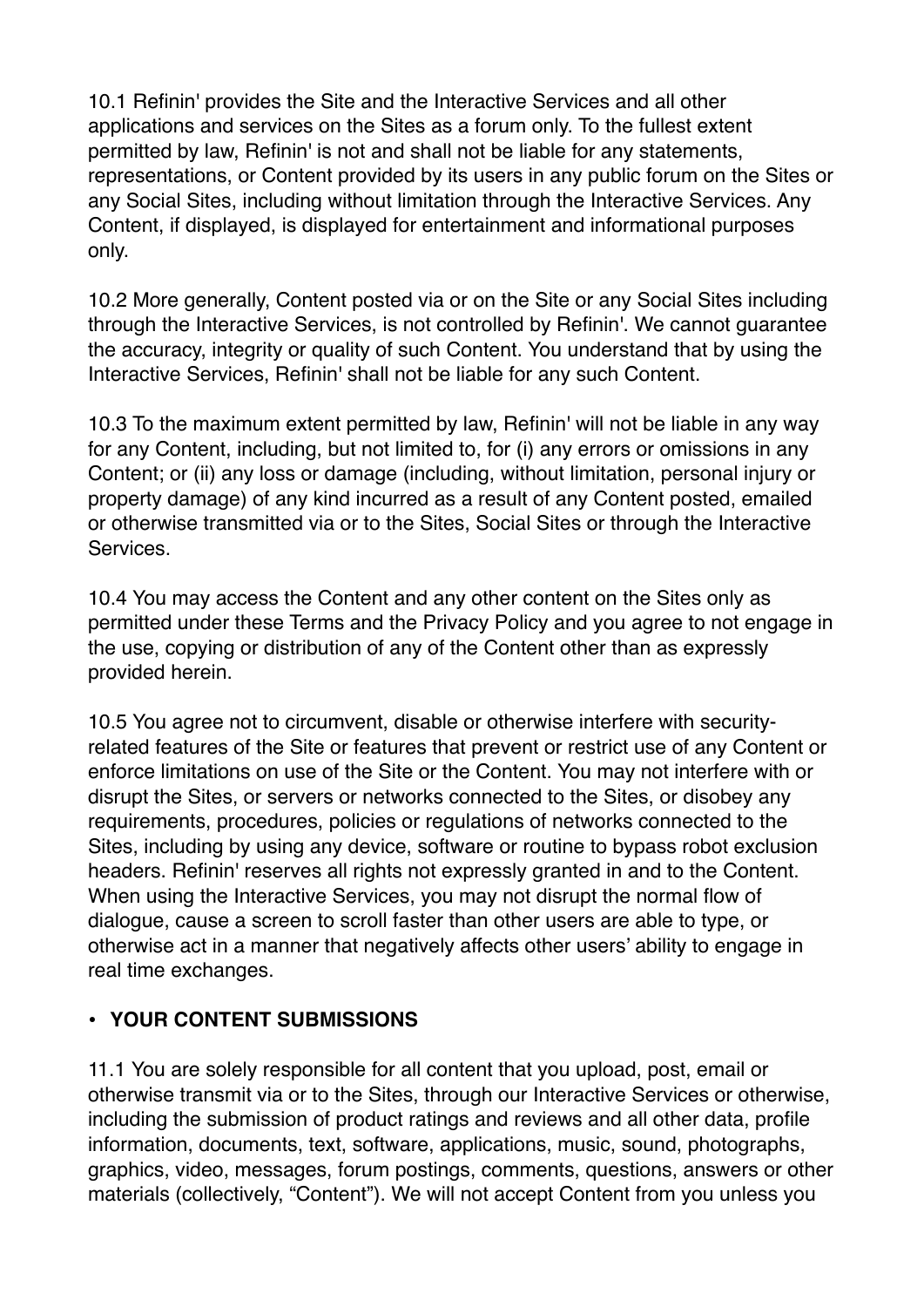are a registered user of the Site. By submitting Content to Refinin', you represent and warrant that:

- 1. you understand you are participating in a public forum and that your Content will be available to all other users of the Sites, the Interactive Services and potentially Social Sites;
- 2. you are the sole author and owner of the intellectual property and other rights thereto (or have the necessary licenses, rights, consents and permissions to use and authorize Refinin' to use all intellectual property and other rights thereto to enable inclusion and use of the Content in the manner contemplated by the Sites and these Terms);
- 3. all "moral rights" that you may have in such Content have been voluntarily waived by you and you do not require that any Personal Data be used in connection with the Content that you submit, or any derivative works of or upgrades or updates thereto; and
- 4. You understand that your Content may be utilized and distributed by Refinin' in its marketing materials, including but not limited to, on the Sites, in Refinin' emails, on social channels, and in store materials.

11.2 You also represent and warrant that any Content you submit:

- 1. is not false, inaccurate or misleading;
- 2. does not harm minors;
- 3. does not infringe any copyright, patent, trademark, trade secret or other proprietary rights or rights of publicity or privacy of any person or entity;
- 4. does not violate any obligations you may have with respect to such Content under any law or under contractual or fiduciary relationships (such as, but not limited to, insider information, proprietary and confidential information learned or disclosed as part of employment relationships or under non-disclosure agreements);
- 5. does not violate any law, statute, ordinance or regulation (including, but not limited to, those governing export control, consumer protection, unfair competition, anti-discrimination or false advertising);
- 6. is not, or would not reasonably be considered to be, unlawful, harmful, defamatory, libelous, vulgar, obscene, invasive of another's privacy, hateful, racially or religiously biased or offensive, abusive, tortious, threatening or harassing to any individual, partnership or corporation;
- 7. is not submitted for compensation or other consideration from any third party;
- 8. does not include any information that references other websites, addresses, e-mail addresses, contact information or phone numbers;
- 9. complies in all respects with these Terms, our Privacy Policy and all Guidelines and Rules;
- 10. will not expose Refinin' to any civil or criminal proceedings in any part of the world;
- 11. may be used by Refinin' for the purposes and in the manner set out in Clause 11.5 and will not require further licenses from, or infringe any intellectual property or other rights of, any third party;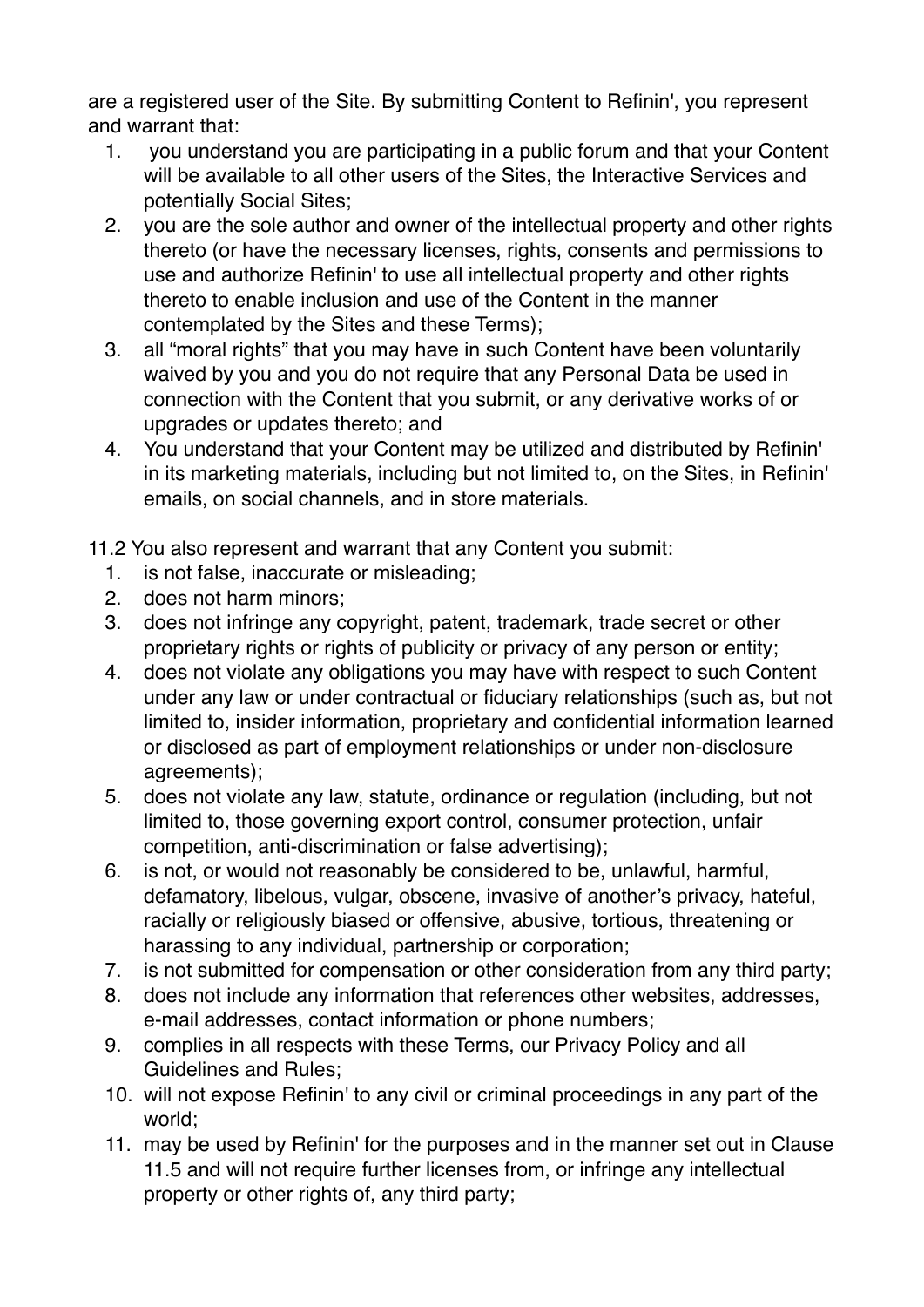- 12. is not unsolicited or unauthorized advertising, promotional materials, junk mail, spam, chain letters, pyramid schemes, or any other form of solicitation; and
- 13. does not contain any computer viruses, worms or other potentially damaging computer programs or files.

11.3 Refinin' does not endorse any Content or any opinion, recommendation or advice expressed therein, and Refinin' disclaims all liability with respect to the Content. Content including reviews featured on the Sites are from Refinin''s global client database.

11.4 If your Content includes ideas, suggestions, documents or proposals to Refinin' through the Interactive Services:

- 1. such Content is not confidential or proprietary and Refinin' has no obligation of confidentiality, express or implied, with respect thereto;
- 2. Refinin' may have something similar to that Content already under consideration or development; and
- 3. you are not entitled to compensation, payment or reimbursement of any kind for such Content from Refinin' under any circumstances unless you are otherwise notified by Refinin' in writing.

11.5 For any Content that you submit, you grant Refinin' and its affiliates and related entities a worldwide, perpetual, irrevocable, royalty-free, sub-licensable and transferable right and license to use, reproduce, communicate, distribute, copy, modify, delete in its entirety, edit, adapt, publish, translate, publicly display, publicly perform, use, create derivative works from and/or sell and/or distribute such Content and/or incorporate such Content into any form, medium or technology whether now or hereafter known throughout the world without compensation to you. This license will survive the termination of these Terms and your use of the Sites.

11.6 All Content that you submit is not confidential and may be used at Refinin''s discretion. Refinin' may or may not pre-screen Content. However, Refinin' and its designees will have the right (but not the obligation) in their discretion to prescreen, change, condense or delete any Content on the Sites. In particular, Refinin' and its designees will have the right to remove any Content that Refinin' deems, in its discretion, to violate the Guidelines, or any other provision of these Terms or is otherwise objectionable.

11.7 Ratings, written comments, questions and answers are generally posted within 2 to 4 business days. However, Refinin' reserves the right to remove or to refuse to post any submission for any reason. You acknowledge that you, not Refinin', are responsible for the contents of any Content you submit. None of the Content that you submit shall be subject to any obligation of confidence on the part of Refinin', its agents, subsidiaries, affiliates, partners or third-party service providers and their respective directors, officers and employees.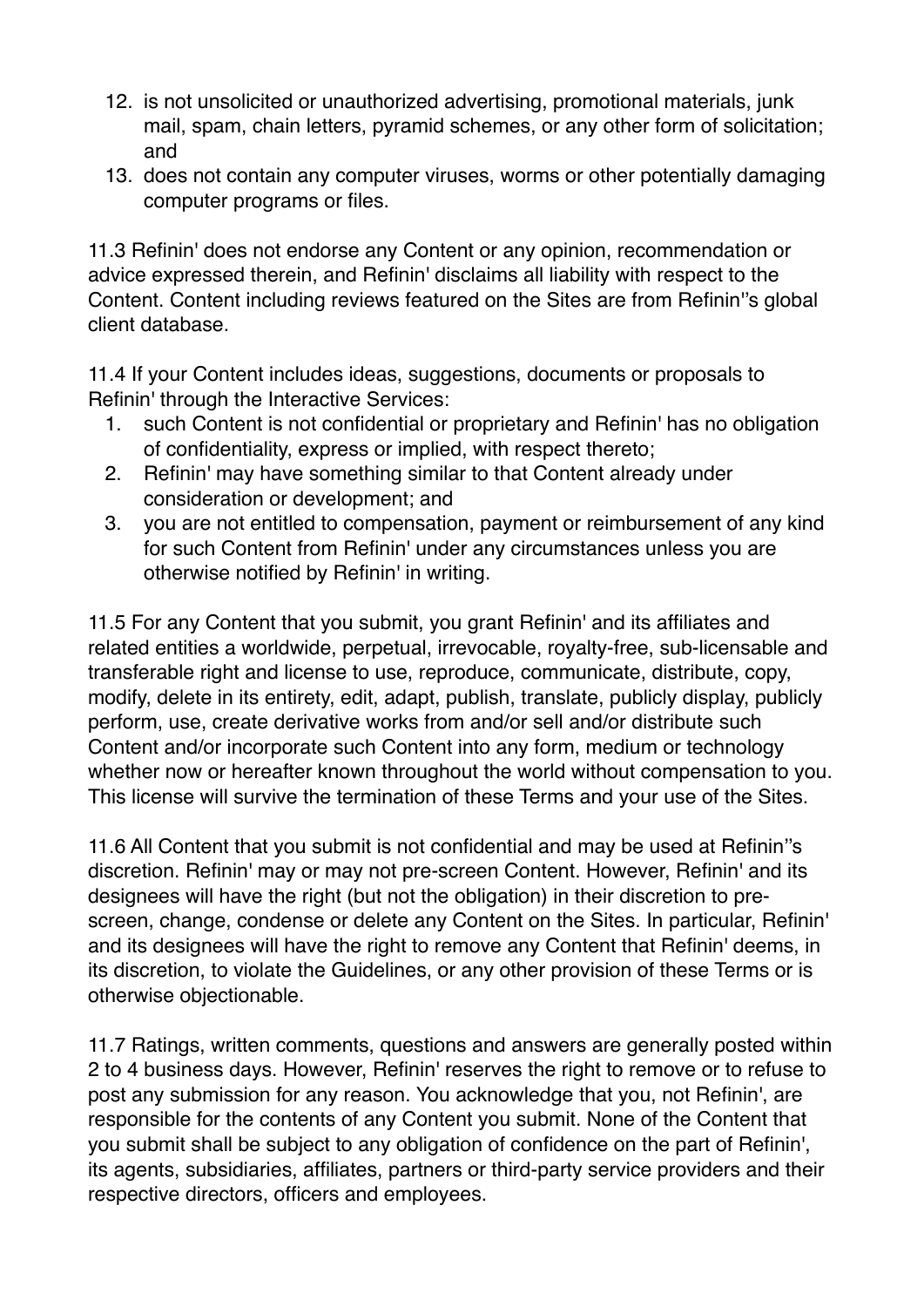11.8 You agree that Refinin' may in its sole discretion and without notice remove, withdraw or discard any Content for any reason, including without limitation where Refinin' has determined that any Content has violated or is inconsistent with the Terms.

## **• YOUR ACCOUNT**

12.1 You must be at least 18 years of age to become a registered member. You may make a purchase through our Site without creating an account, however, you may not have access to certain services including the Interactive Services without an account.

12.2 You agree that you shall only submit or provide any information which is accurate and true, and that you will keep the information provided up-to-date. Further, you agree that you shall not misuse the Site by creating multiple Beauty Pass membership accounts.

12.3 On account registration at our Site, you will need a password for your account. You are responsible for ensuring your account details including your password remain confidential, current, complete and accurate. You are responsible for all activities that occur under your account and/or password (authorised or not) as if such activities were carried out by you. You shall notify Refinin' immediately if you become aware of or have reason for suspecting that the confidentiality of your account details including your password has been compromised or if there has been any unauthorised use of your account or if your personal information requires updating.

12.4 If you access and use the Sites on behalf of another person, you represent that you have the authority to bind that person as the principal to these Terms. To the extent that you do not have such authority, you agree to be bound to these Terms and you accept liability for harm caused by any wrongful use of the Sites or Content.

12.6 Refinin' reserves the right to suspend or terminate your account without prior notice for any reason including if these Terms are violated or if it is in Refinin''s best interests to do so.

#### **• GUIDELINES FOR INTERACTIVE SERVICES**

13.1 We want to know what you think of the products you have tried, bought, know and love and we encourage you to use our Interactive Services. When writing a review for the RR Service, please consider the following guidelines:

- 1. focus on the product and your individual experience using it;
- 2. provide details about why you like or dislike a product;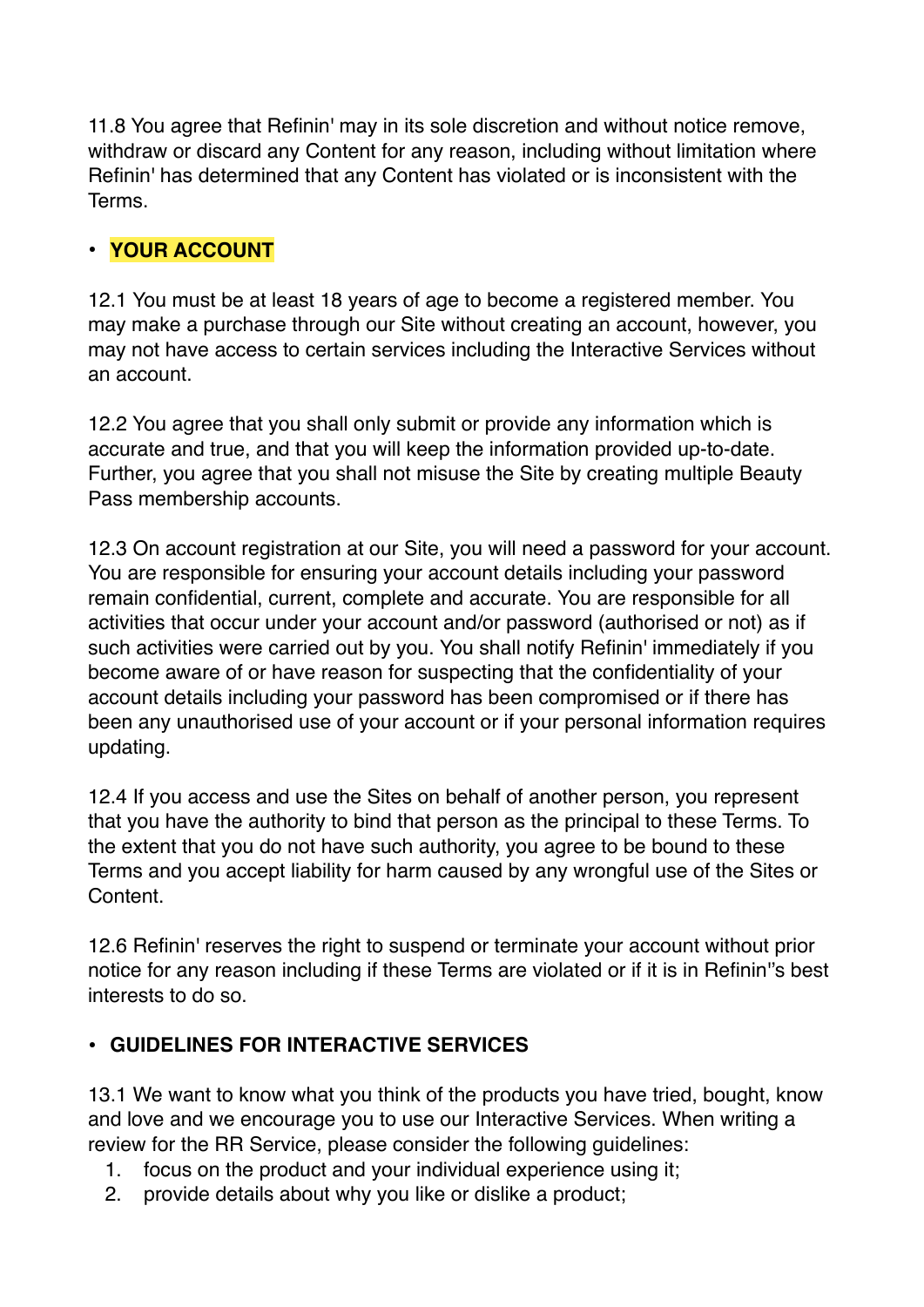3. all submitted reviews, comments and questions are read by our moderators and approval of your review is subject to these Terms.

13.2 You may not use our Interactive Services to impersonate any person or entity, including, without limitation, any Refinin' official or employee, or to falsely state or otherwise misrepresent your affiliation with a person or entity. You may not use the Interactive Services to collect or store personal data about other users.

13.3 As noted above and in Clause 11, Refinin' reserves the right to refuse posting a review, or to withdraw a posted review for any reason including if it violates the Rules, Guidelines or the provisions of these Terms regarding submission of Content generally.

13.4 Reviewers must be age 18 years or older at the time of reviewing. If you are under 18 years of age, you may only write a review with the consent of your parent or guardian. Submitted reviews are read by our moderators and are subject to the terms set forth in these Terms. We reserve the right not to post your review or to withdraw any posted review for any reason. Some reviews may get flagged, reviewed, and then later removed by our moderation team after previously appearing on the Sites. Your review may be excluded if it violates review guidelines or contains any of the following types of content:

- 1. Inappropriate comments (aggressive, threatening, trolling, etc.), profanities, discriminatory language or hate speech, or other language not suitable for the public;
- 2. Evidence of potential danger, injury, violence or death
- 3. Third party URLs (Refinin' URLs are OK) and Personal Data (including but not limited to phone numbers, addresses, email addresses, etc.);
- 4. Advertisements, "spam" content, references to other products, offers, or websites;
- 5. Any content or materials which you do not own or for which you have not secured all necessary rights;
- 6. Critical comments about other reviews posted on the page or their authors;
- 7. Discussion of medical conditions or claims of medical effectiveness outside of the stated product benefits; and
- 8. A review that does not apply to the actual product (e.g. customer service experience).

13.5 In addition, if you wish to share feedback with us about product selection, pricing, ordering, delivery, or other customer service issues including issues with your ratings and reviews, please contact us directly by using our chatbox on the lower right of the page. Please do not submit this feedback through a product review. Otherwise, feel free to review as many products as you wish following the guidelines above!

## **• THIRD PARTY CONTENT AND THIRD PARTY WEBSITES**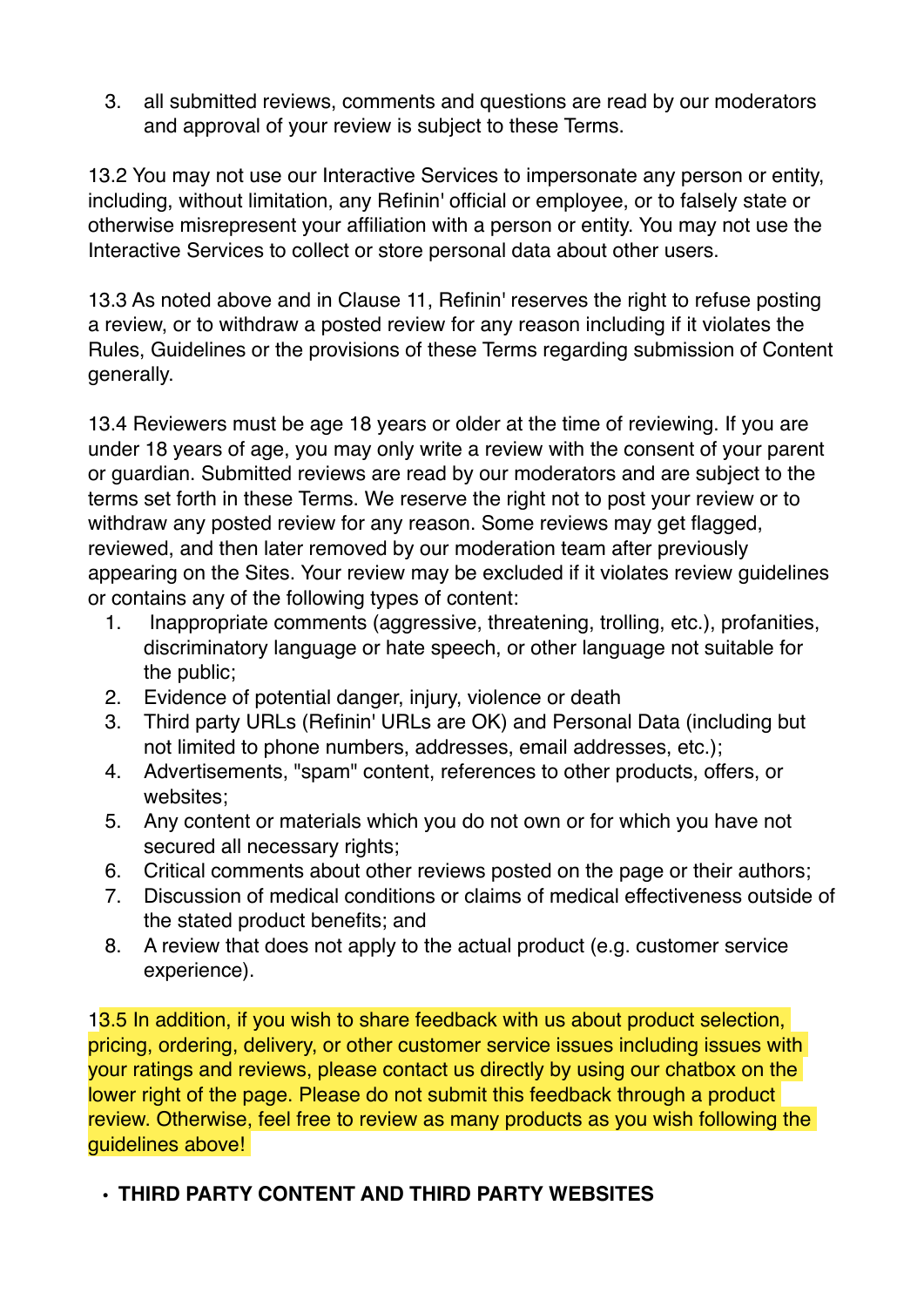14.1 Refinin' may provide content of third parties ("**Third Party Content**") including links to the Social Sites and other third-party websites (collectively, "**Third Party Websites**") as a service to those interested in this information. Refinin' does not monitor, approve or have any control over any Social Sites or Third Party Content and the inclusion of Third Party Content including the Third Party Websites does not imply any association or relationship between Refinin' and such third party.

14.2 Refinin' does not guarantee, endorse or adopt the accuracy or completeness of any Third Party Content or any Third Party Websites. Refinin' is not responsible for updating or reviewing Third Party Content or Third Party Websites. You use Third Party Content and Third Party Websites at your own risk. You acknowledge and agree that Refinin' is not responsible or liable for any content, advertising, products, or other materials on or available from any Third Party Websites or the availability of any content on the linked sites. You further acknowledge and agree that Refinin' shall not be responsible or liable, directly or indirectly, for any damage or loss caused or alleged to be caused by or in connection with use of or reliance on any such content, goods or services available on or through any Third Party Websites. Third Party Content, including comments from third party users submitted to Refinin' through the Interactive Services, do not necessarily reflect the views of Refinin'.

#### **MOBILE SERVICES**

15.1 Please be aware that when you access the Sites through a mobile device, your carrier's normal rates and fees such as text messaging fees or data charges will apply.

#### **RESERVATION OF RIGHTS**

16.1 Refinin' reserves the right to modify, discontinue or disable the Sites or any part of the Site at any time, either on a permanent or temporary basis.

16.2 Refinin' reserves the right, at any time, without notice and in its discretion, to terminate, suspend or restrict your use of the Interactive Services and the Sites and to block or prevent your future access to and use of the Interactive Services and the Site.

16.3 All provisions of these Terms that expressly survive termination or that by their nature are intended to survive such termination (including disclaimers and limitations of liability, all disclaimers of representations, warranties and conditions, and all statements recognizing Refinin' and third party intellectual property rights)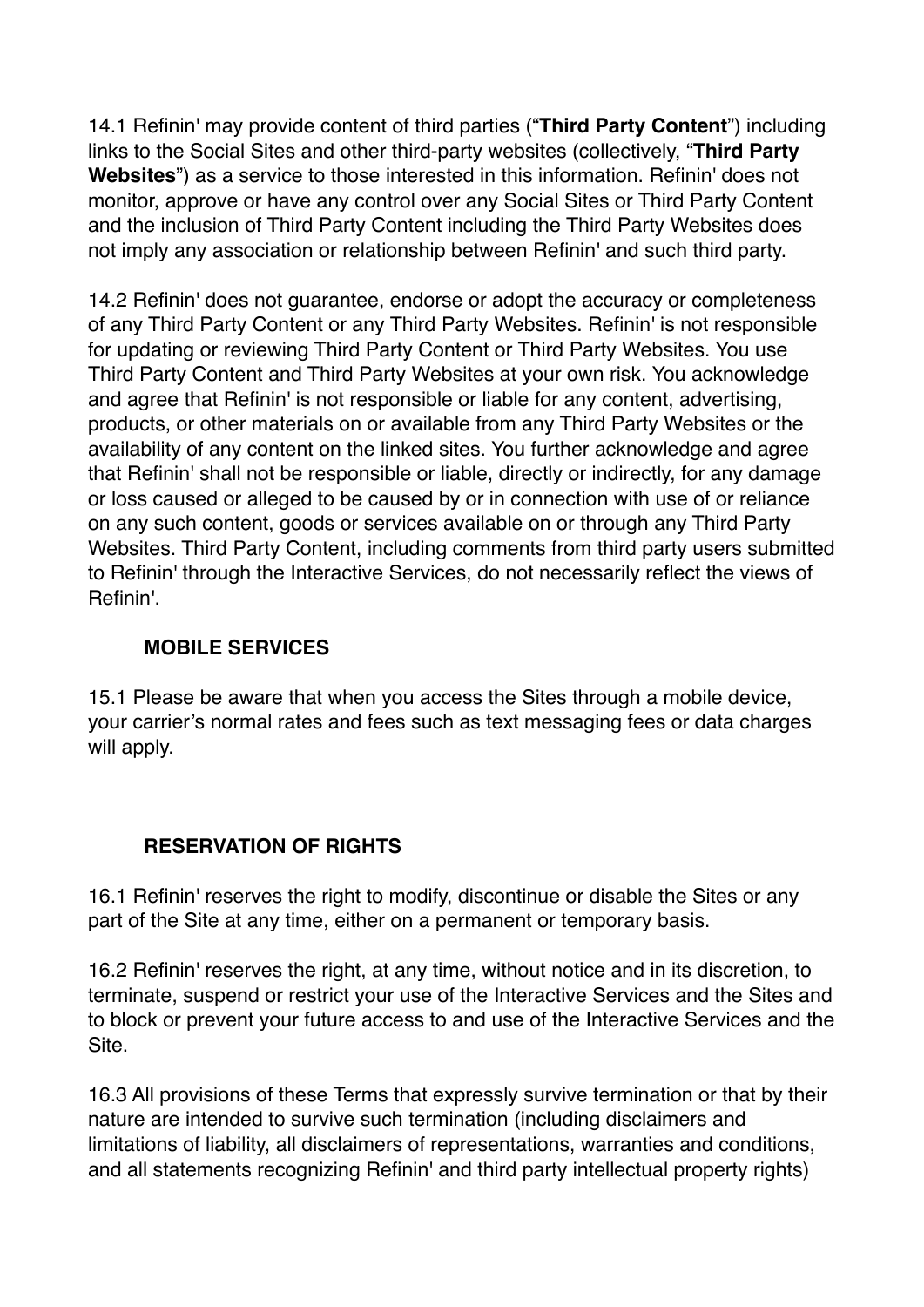shall survive such termination.

16.4 Refinin' may access, preserve and disclose your account information and Content, including if required to do so by law or in a good faith belief that such access, preservation or disclosure is reasonably necessary to:

- comply with legal process;
- enforce these Terms;
- respond to claims that any Content violates the rights of third parties;
- respond to your requests for customer service or otherwise communicate with you;
- verify and process your personal or payment particulars; or
- protect the rights, property or personal safety of Refinin' (and its employees), its users and the public.

# **DISCLAIMER AND LIMITATION OF LIABILITY**

17.1 To the extent permitted by law, Refinin' is providing the Site, their Contents and the Interactive Services on an as-is basis and makes no representations, conditions or warranties of any kind, express or implied, with respect to the operation of the Sites or Interactive Services, the information, content, materials or products, included on the Sites or as part of the Interactive Services. You should not act on any data or information posted on the Sites or Interactive Services without first independently verifying its contents.

17.2 Without prejudice to the generality of Clause 17.1, Refinin' does not make any representation or warranty:

- regarding the accuracy, timeliness, adequacy, commercial value or completeness of all data and/or information contained in the Site or the Interactive Services;
- regarding the security of any information transmitted by you or to you through the Site or Interactive Services;
- that Site or the Interactive Services will be provided uninterrupted, secure or free from errors or omissions; or
- that the Site or Interactive Services are or will be free from any computer virus, worms or other potentially malicious, destructive or corrupting computer program or file.

17.3 To the extent permitted by law, Refinin' will not be liable for any damages of any kind arising out of or in connection with the use of the Sites or the Interactive Services. This is a comprehensive limitation of liability that applies to all damages of any kind, including but not limited to direct, indirect, incidental, punitive or consequential damages, loss of data, income or profit, loss of or damage to property and claims of third parties.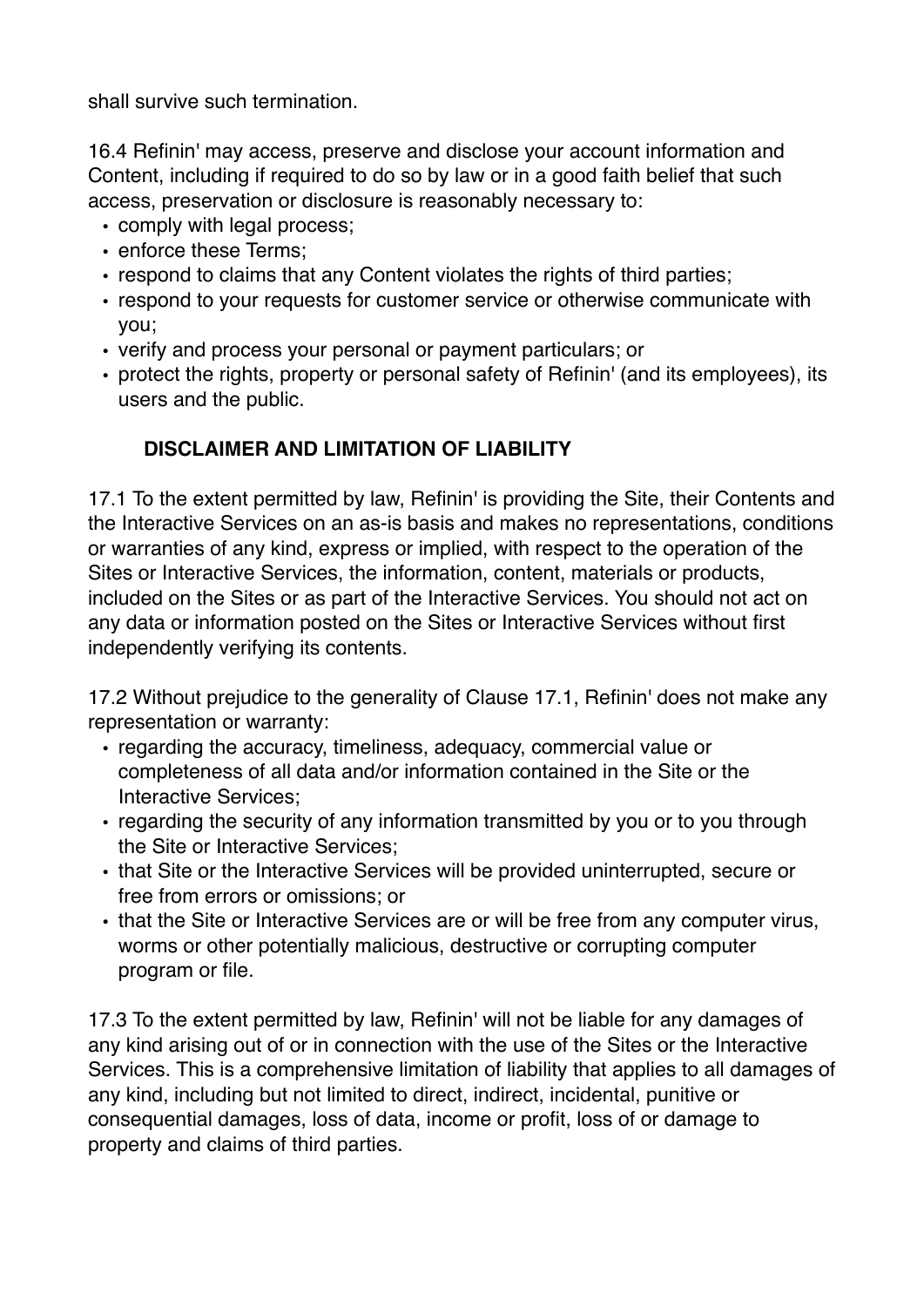17.4 Refinin' will not be liable for any claim arising out of your incorrect or improper use of any or any goods, products or services offered by or purchased through the Sites, including use that does not comply with any product instructions or that would be otherwise unexpected or unreasonable.

17.5 Notwithstanding anything in these Terms, certain legislation, including the Malaysia Sale of Goods Act, may impose consumer guarantees or imply warranties or conditions or impose obligations upon Refinin' which cannot be excluded, restricted or modified except to a limited extent. Such legislation may, for example, impose non-excludable guarantees that goods are of acceptable quality or that services will be rendered with due care and skill (with certain remedies available to consumers for certain breaches of such guarantees). To the extent that such legislation applies, these Terms must be read subject to these statutory provisions and nothing in these Terms is intended to alter or restrict the operation of such provisions.

## **INDEMNIFICATION**

18.1 You agree to defend, indemnify and hold harmless Refinin' (and its officers, directors, employees and third-party service providers), from all claims, demands, losses, liabilities, costs, expenses, obligations and damages of every kind, including reasonable legal fees, arising out of:

- your use of and access to the Site and the Interactive Services;
- your violation of any term of these Terms;
- a breach of your representations and warranties set forth above regarding Content;
- your violation of any law or the rights of a third party (including, without limitation, any copyright, property or privacy right); or
- any claim that any Content you submitted caused damage to a third party.

This indemnification obligation will survive the termination of these Terms and your use of the Sites and the Interactive Services.

#### **FORCE MAJEURE**

19.1 Transmissions over the Internet and electronic mail may be subject to interruption, blackout or delays due to internet traffic, or incorrect data transmission due to the public nature of the Internet. We will not be liable for any non-compliance or delay in compliance with any of the obligations we assume under a Contract when caused by events that are beyond our reasonable control ("**Force Majeure Events**").

19.2 Force Majeure Events shall include any act, event, failure to exercise, omission or accident that is beyond our reasonable control, including, among others, the following: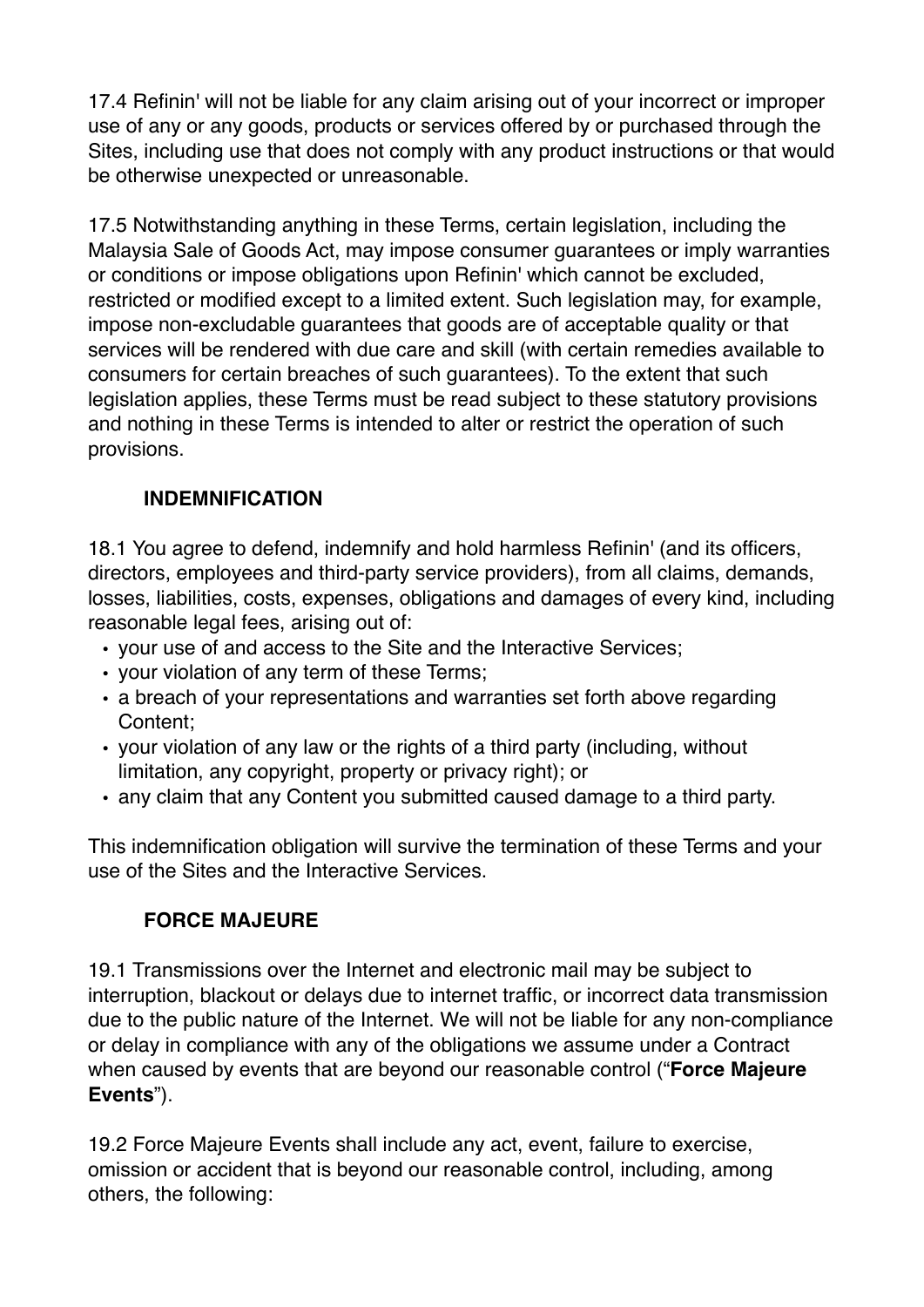- strike, lockout or other forms of protest;
- civil unrest, revolt, invasion, terrorist attack or terrorist threat, war (declared or not) or threat or preparation for war;
- fire, explosion, storm, flood, earthquake, collapse, epidemic or any other natural disaster;
- inability to use trains, ships, aircraft, motorized transport, logistics delivery or other means of transport, public or private;
- inability to use public or private telecommunications systems;
- acts, decrees, legislation, regulations or restrictions of any government or public authority; or
- failure or accident in maritime or river transport, postal transport or other type of transport.

19.3 It shall be understood that our obligations deriving from Contracts are suspended during the period in which a Force Majeure Event remains in effect and we may require an extension of the period to fulfill these obligations.

## **ENQUIRIES**

20.1 The enquiries that you send to us must be sent preferably through our Chat box. We shall be deemed to have received such enquiry only upon receipt.

20.2 We may send you a response by e-mail you provided us when placing the enquiry. For email notifications, you shall be deemed to have received the notice on the date of e-mail transmission.

## **PRIVACY**

21.1 By submitting your email address in connection with your account, you agree that Refinin' and its third-party service providers may use your email address to contact you about your Refinin' account or Content you have submitted to the Site, including the Community, or for other administrative purposes and for any other purpose permitted or required by law. Refinin's **[Privacy Policy](https://www.sephora.sg/privacy)** provides further detail on the manner in which Refinin' may collect and use Personal Data about you, including any information you supply in connection with your use of these Sites and participation in the Community.

# **WAIVER**

22.1 Refinin''s failure to enforce these Terms shall not constitute a waiver of these Terms, and such failure shall not affect the right later to enforce these Terms. We would still be entitled to our rights and seek remedies in any other situation where you breach these Terms.

# **SEVERABILITY**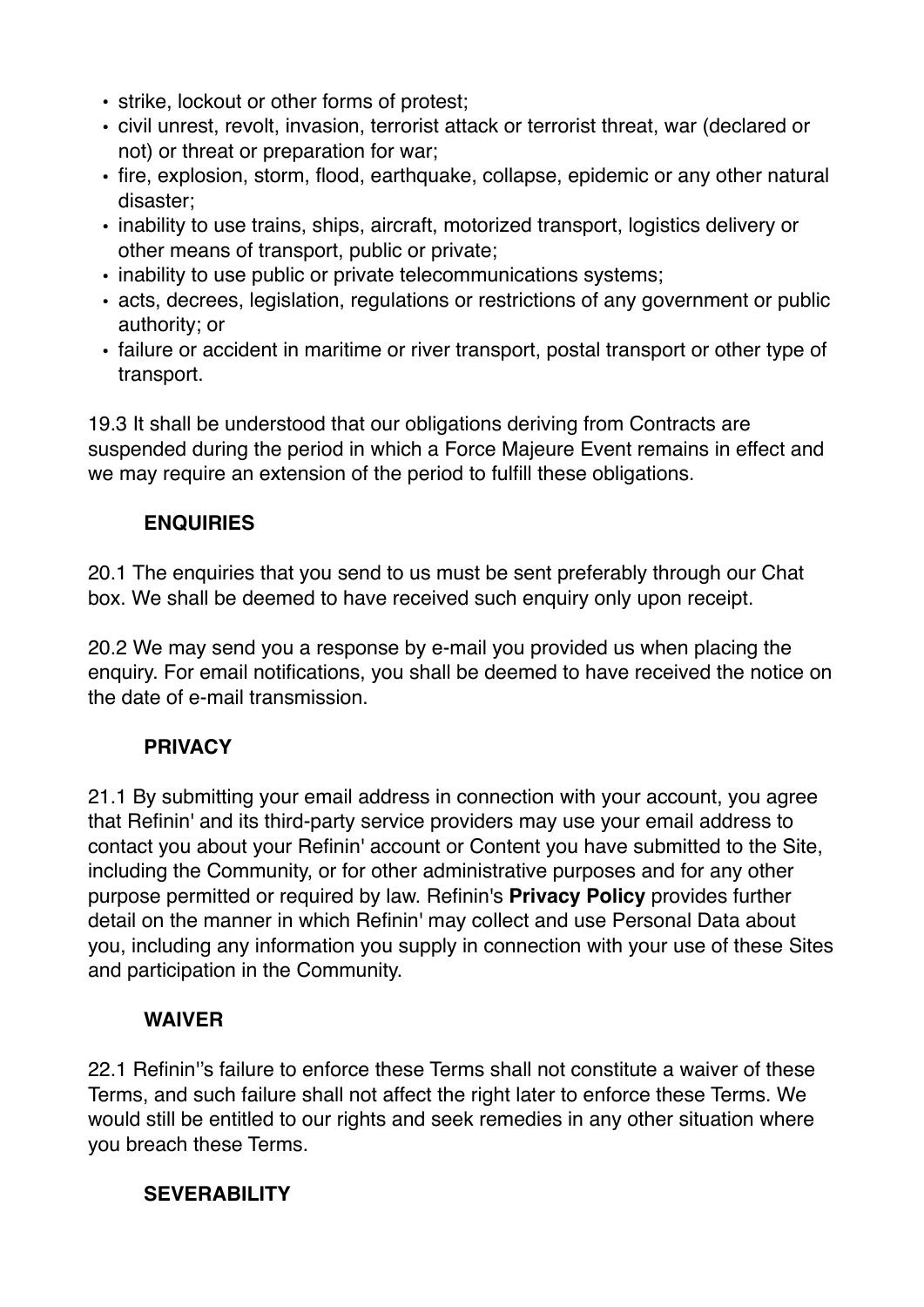23.1 If at any time any clause or provision of these Terms shall be or shall become illegal, invalid or unenforceable in any respect, it shall be severed or modified to the extent necessary to make it valid, legal and enforceable. If such modification is not possible, the relevant clause or provision shall be deemed deleted. The legality, validity and enforceability of the remaining provisions of these Terms shall not be affected or impaired by any such modification or severance, and shall continue in force as if such illegal, invalid or unenforceable clause or provision was severed from these Terms.

## **ENTIRE AGREEMENT**

24.1 These Terms and Privacy Policy, read with the Contract constitutes the entire agreement between Refinin' and you, and supersedes and extinguishes all previous agreements, promises, assurances, warranties, representations and undertakings between you and us, whether written or oral, relating to this subject matter.

## **RIGHTS OF THIRD PARTIES**

25.1 A person or entity who is not a party to these Terms shall have no right under the Malaysia Contracts (Rights of Third Parties) Act or any similar legislation in any jurisdiction to enforce any of these Terms.

# **FRAUD PROTECTION PROGRAM**

26.1 As part of our order processing procedures, we screen all received orders for fraud or other types of unauthorized or illegal activity. We reserve the right to refuse to process an order due to suspected fraud or unauthorized or illegal activity. If such is the case, we may reject your order or our Customer Service department may call you at the phone number you provided or contact you via your e-mail address to confirm your order. We also reserve the right to cancel any accounts or refuse to ship to certain addresses due to suspected fraud or unauthorized or illegal activity. We take these measures to protect our customers as well as ourselves from fraud or other unauthorized or illegal activity.

26.2 Refinin' reserves the right to conduct transaction verification processes, decline or cancel your order, reduce the quantity of your order and/or terminate your account without prior notice if these Terms are violated. You may receive a callback or email from our Customer Service conducting transaction verification related to an order.

## **GOVERNING LAW**

27.1 These Terms, and any dispute or claim (including non-contractual disputes or claims) arising out of or in connection with it or its subject matter or formation, shall